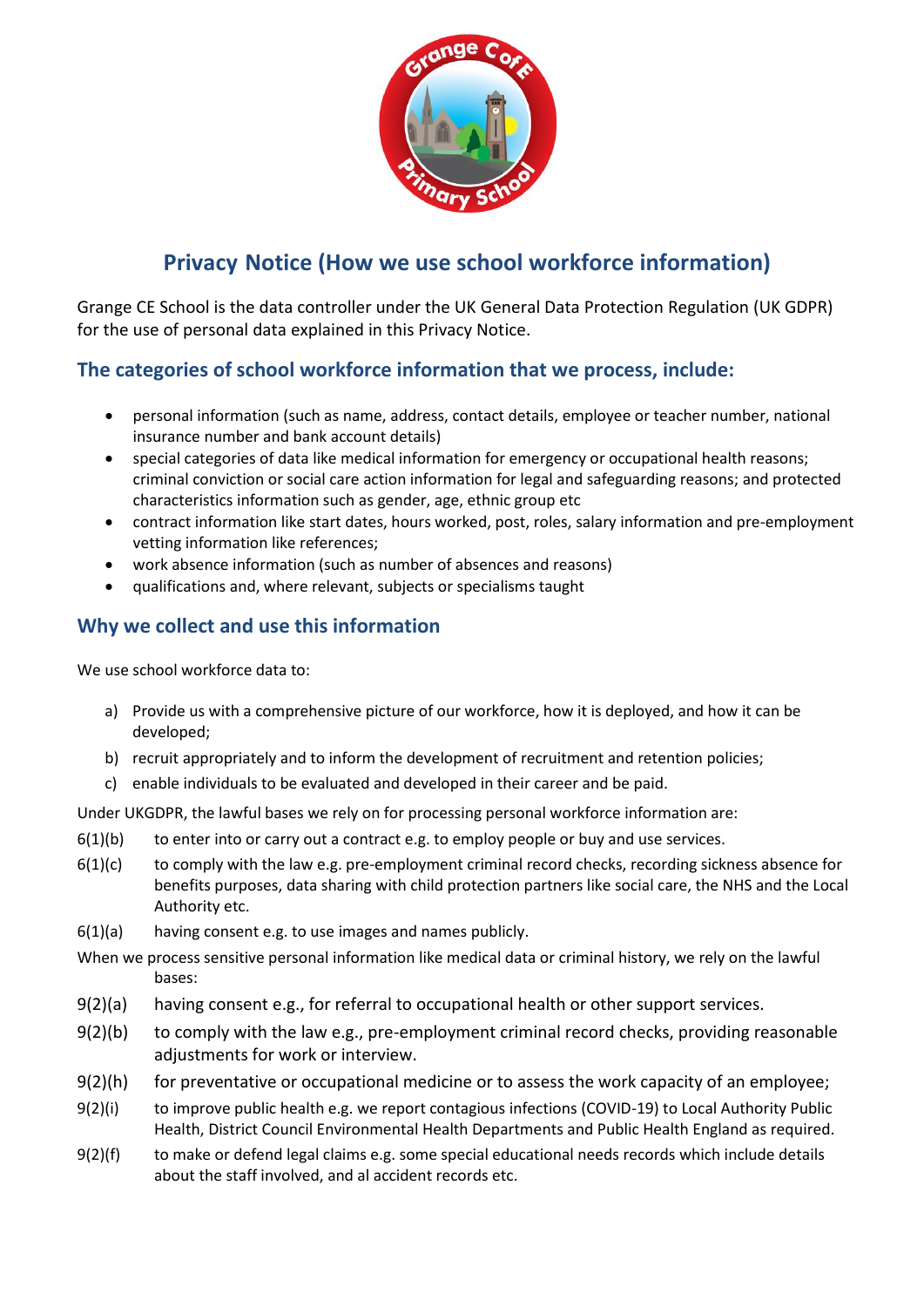This list is not exhaustive. For more information about the categories of information we process and why please see <http://www.grange.cumbria.sch.uk/resources>

## **Collecting school workforce information**

We collect personal information via staff contract forms.

Most of the information we ask for is required by law or necessary so we can run the school effectively and some of it is voluntary. To comply with UKGDPR, if you have a choice about providing information, we will tell you when we ask for it.

## **Storing workforce information**

We hold school workforce data securely in line with the Information and Records Management Society (IRMS) [Records Management Toolkit for Schools.](https://irms.org.uk/general/custom.asp?page=SchoolsToolkit) Most data about staff is kept for between 6 months and 6 years after an event or the ending of a contract, although some is kept for much longer e.g., first aid and accident records that also involved children. Unsuccessful applicant data is kept for 6 months after the date of appointment. For more information about how long we keep some information for and why (data retention), and how we keep the data safe, please see our Data Protection Policy on the Resources page of our Website.

### **Who we share workforce information with**

We do not share information about our workforce with anyone without consent unless the law and our policies allow us to do so. The laws listed in this notice that require us to collect information also require us to share it. Data is transferred securely by hand delivery or registered post, via a government data transfer system like School to School, via a contractor's secure data sharing system like our online school trips safety system, and sometimes in other secure ways.

We share personal data with the Department for Education (DfE) on a statutory basis. This data sharing underpins workforce policy monitoring (see next section).

We also share school workforce information with:

- our payroll and pensions service provider Capita HR to pay people;
- the Local Government Pension scheme (Your Pension Service) to manage pension contributions;
- HMRC for legal and tax reasons;
- Organisations involved with our children like the local authority or other partner professionals who need the names, job titles, contact details and perhaps qualifications of our employees, the places we take children to on trips who might need more personal information like next of kin and medical needs, and workforce development organisations such as training providers;
- Public Health England and, to support test and trace and similar public health emergency action, other partners like the NHS, Local Authority Public Health, and District Council Environmental Health Departments;
- Occupational Health and similar staff support services only with the consent of the individual.
- MLS for librarian system
- Online learning platforms

#### **Department for Education**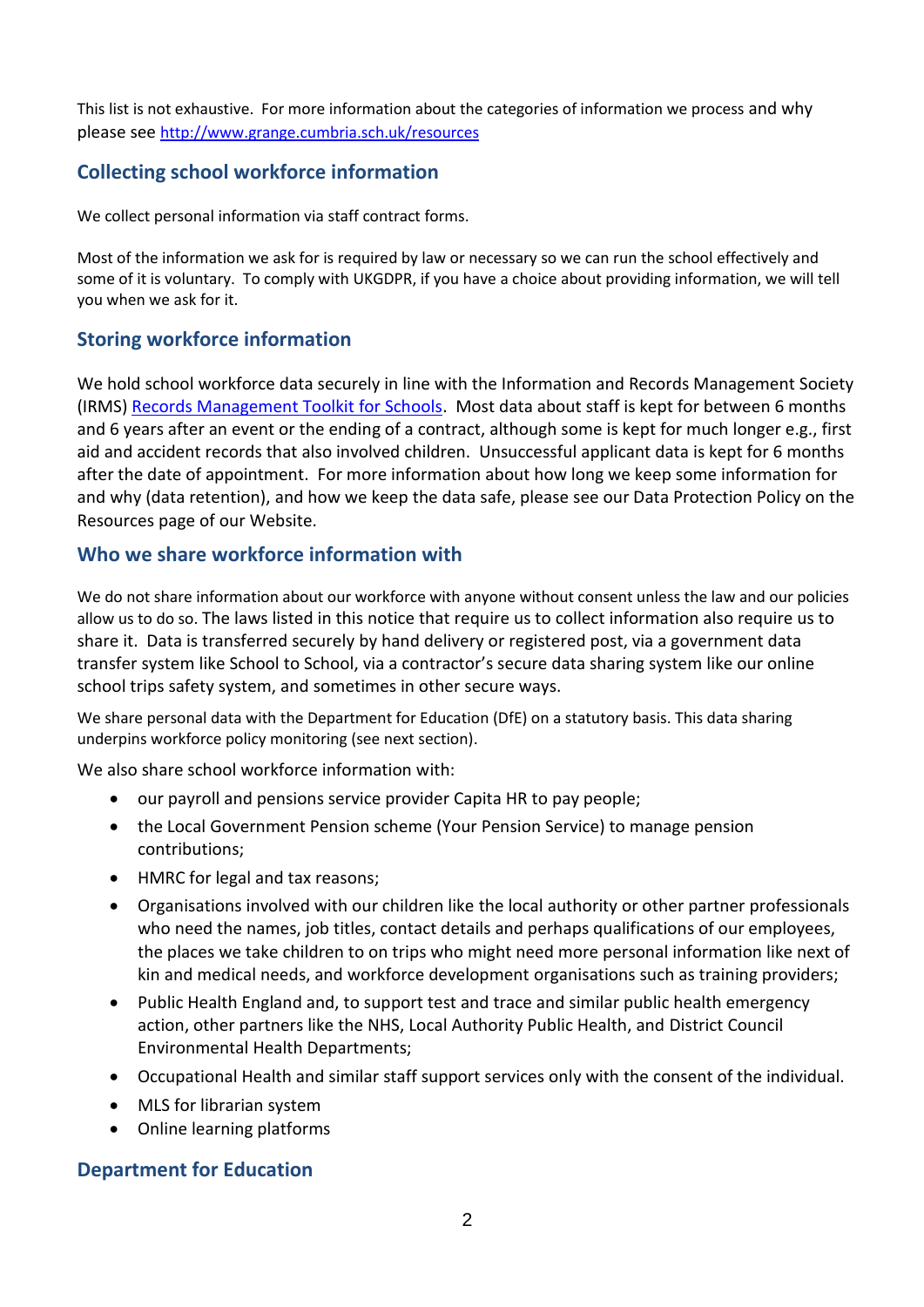The Department for Education (DfE) collects personal data from educational settings and local authorities via various statutory data collections. The law requires us to share information about our school workforce with the Department for Education (DfE) for the purpose of those data collections, under section 5 of the Education (Supply of Information about the School Workforce) (England) Regulations 2007 and amendments.

All data is transferred securely and held by DfE under a combination of software and hardware controls which meet the current [government security policy framework.](https://www.gov.uk/government/publications/security-policy-framework)

For more information, please see 'How Government uses your data' section.

#### **Requesting access to your personal data**

Under UKGDPR, you have the right to request access to information about you that we hold. To make a request for your personal information, contact joanne@grange.cumbria.sch.uk

Depending on which lawful basis above was used to process the data, you may also have a right to:

- object to processing of personal data that is likely to cause, or is causing, damage or distress,
- prevent processing for the purpose of direct marketing,
- object to decisions being taken by automated means,
- in certain circumstances, have inaccurate personal data rectified, blocked, erased or destroyed; and
- a right to seek redress, either through the ICO, or through the courts

If you have a concern about the way we are collecting or using your personal data, we request that you raise your concern with us in the first instance. Alternatively, you can contact the Information Commissioner's Office at [https://ico.org.uk/concerns/.](https://ico.org.uk/concerns/)

#### **Withdrawal of consent and the right to lodge a complaint**

If we are only processing your personal data because you consented, you have the right to withdraw that consent. If you change your mind, or you are unhappy with our use of your personal data, please let us know by contacting joanne@grange.cumbria.sch.uk

#### **Last updated**

This privacy notice was compiled using [DfE advice and model documents.](https://www.gov.uk/government/publications/data-protection-and-privacy-privacy-notices) We may need to review it periodically, so we recommend that you revisit this information from time to time. This version was last updated on **27 January 2022.**

#### **Contact**

If you would like to discuss anything in this privacy notice, please contact: joanne@grange.cumbria.sch.uk

# **How Government uses your data**

The workforce data that we lawfully share with the DfE through data collections:

• informs departmental policy on pay and the monitoring of the effectiveness and diversity of the school workforce